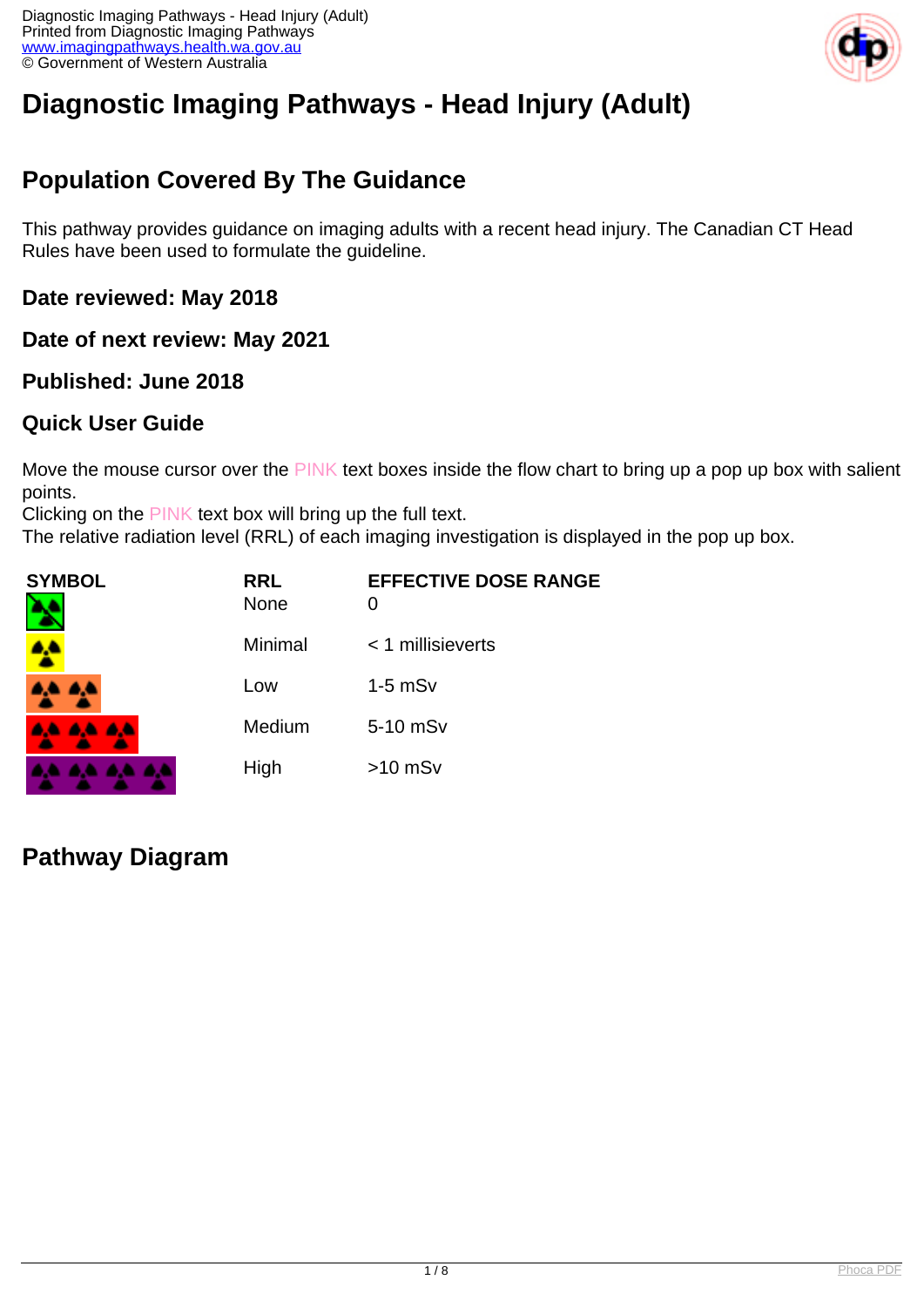Diagnostic Imaging Pathways - Head Injury (Adult) Printed from Diagnostic Imaging Pathways [www.imagingpathways.health.wa.gov.au](http://www.imagingpathways.health.wa.gov.au/) © Government of Western Australia



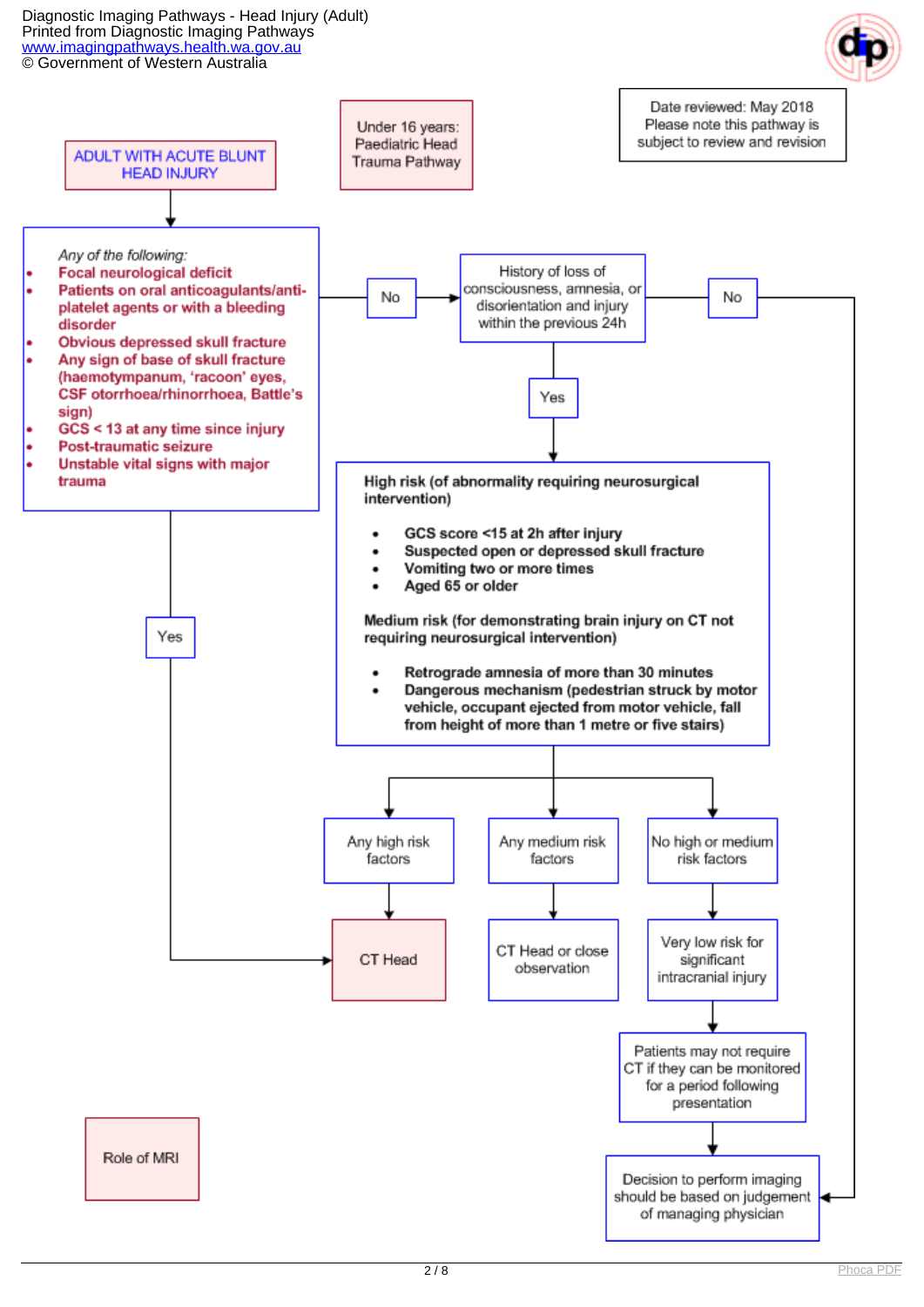

## **Image Gallery**

Note: These images open in a new page



#### **1 Subdural Haematoma**

Image 1 (Computed Tomography): Acute post-traumatic right fronto-parietal subdural haematoma with midline shift showing the typical crescent shape (arrow).



#### **2 Bilateral Chronic Subdural Haematoma**

Image 2 : Post-mortem specimen of the dura matter peeled back to reveal old haematoma within the subdural space (arrow).

#### **3 Extradural Haematoma**

Image 3 (Computed Tomography): Acute traumatic left extradural haematoma (arrow) showing the typical lens or convex shape with compression of the lateral ventricle.

# PathWest

Pathology images courtesy of PathWest Laboratory Medicine.

## **Teaching Points**

- Certain clinical findings mandate urgent CT head focal neurological deficit, patients on anticoagulation/antiplatelets or suffering with a bleeding diathesis, penetrating skull injury, depressed skull fracture, signs of a base of skull fracture,
- Patients with a history of loss of consciousness (LOC), amnesia/disorientation and a GCS > 13 must be further risk assessed based on clinical findings. The criteria used in this pathway are based on the Canadian CT Head Rule, which is most widely validated clinical decision making tool. Observation or CT head may be indicated
- The decision to perform imaging on patients with no LOC, amnesia or disorientation and GCS 15 should be based on the judgement of the managing physician after history and examination
- Patients who present without loss of consciousness or amnesia are not included by the Canadian CT Head rule, but there is evidence that there is still a risk of intracranial injury if other risk factors from the rule are present

# **Computed Tomography (CT) Head**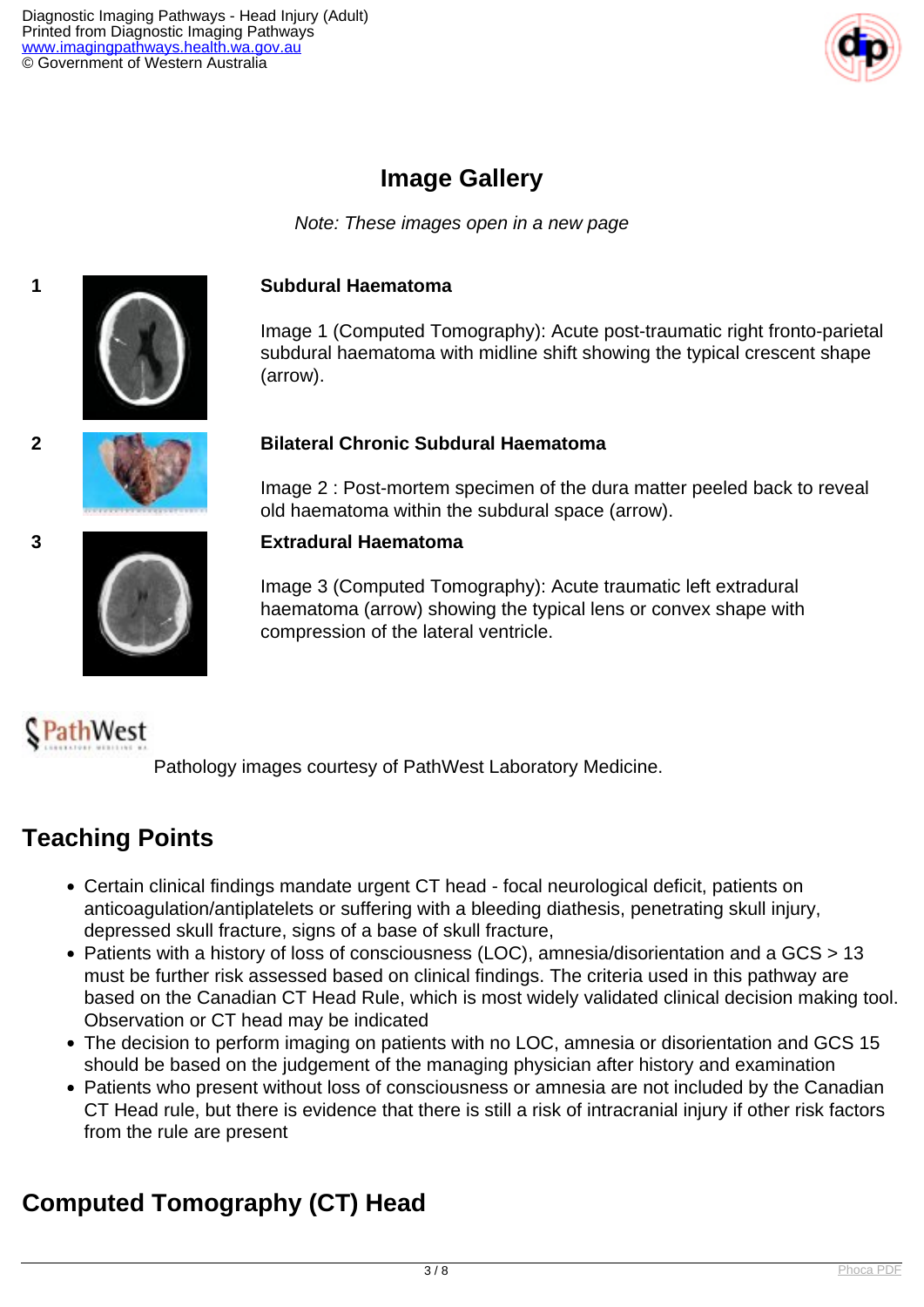

- Generally considered the most appropriate first line investigation for patients with head injury [1](index.php?option=com_content&view=article&id=111&tab=references)
- $\bullet$  Is able to detect scalp, bone, extra-axial haematomas and parenchymal injuries  $2$
- There have been a number of guidelines developed for the use of CT in head injury with various recommendations. The Canadian CT Head Rule is generally considered the best of these guidelines [3](index.php?option=com_content&view=article&id=111&tab=references)
- Although skull radiographs have been historically advocated as a first line investigation, they are now rarely used because of the lack of correlation between a skull fracture and a significant intracranial haematoma  $4.5$
- As CT is widely available and relatively inexpensive many hospitals are now using CT as a means of rapidly determining those patients with minor head injuries who can be safely discharged versus those who need admission or neurosurgical opinion  $6, 9$
- There have been some reported cases of patients who have had a normal head CT and subsequently developed an intracranial haematoma. [10, 11](index.php?option=com_content&view=article&id=111&tab=references) The evidence in the literature suggests that the probability of life-threatening complications after a normal CT is minimal. [12, 13](index.php?option=com_content&view=article&id=111&tab=references) Clinical caution should be exercised in those on anticoagulation/antiplatelet agents which are associated with increased risk of developing intracranial haemorrhage following trauma [14, 15](index.php?option=com_content&view=article&id=111&tab=references)
- Patients who present without loss of consciousness or amnesia are not included by the Canadian CT Head rule, but there is evidence that there is still a risk of intracranial injury if other risk factors from the rule are present. [16](index.php?option=com_content&view=article&id=111&tab=references) The incidence of intracranial injury in patients with GCS 15 has been reported from 1.6% to 7.5% [17, 18](index.php?option=com_content&view=article&id=111&tab=references)
- The decision to perform imaging on patients with no LOC, amnesia or disorientation and GCS 15 should be based on the judgement of the managing physician after history and examination [19](index.php?option=com_content&view=article&id=111&tab=references)

### **Canadian CT Head Rule**

- The Canadian CT Head Rule (CCHR) was prospectively derived on 3121 patients who had a minor head injury, defined as a GCS of 13 or greater with witnessed loss of consciousness, disorientation or definite amnesia [3, 20, 21](index.php?option=com_content&view=article&id=111&tab=references)
- The authors found that patients with minor head injury could be classified into two levels of risk. Those with one of the five high risk factors are at substantial risk for neurosurgical intervention and CT is considered mandatory in these cases [3, 20, 21](index.php?option=com_content&view=article&id=111&tab=references)
- Patients with either of the two medium risk characteristics could have a clinically important brain injury that would be seen on CT but are not at risk for needing neurosurgical intervention. The authors concluded that these patients could be managed with CT or close observation depending on local resources [3, 20, 21](index.php?option=com_content&view=article&id=111&tab=references)
- Prospective validation was carried out in Canada and reported a sensitivity of 100% and a specificity of 52.1% for clinically important brain injury [22](index.php?option=com_content&view=article&id=111&tab=references)
- External validation of the Canadian CT Head Rule has been disappointing. A Dutch study of 3181 consecutive patients reported a sensitivity of 100% for predicting neurosurgical intervention, but a sensitivity of only 84.5% for clinically important brain injury. Similarly, a retrospective study of 240 patients in Australia found that two, of ten clinically important, brain injuries would have been missed if the Canadian CT Head Rule had been applied [23, 24](index.php?option=com_content&view=article&id=111&tab=references)
- The CCHR has been found to perform variably better than the New Orleans Criteria (NOC) in trials that have compared the two depending on what particular accuracy measure was analysed. 25, 26 In an external validation of the CCHR and the NOC, the CCHR was found to have a lower sensitivity than the NOC for neurocranial or clinically important CT findings [23](index.php?option=com_content&view=article&id=111&tab=references)
- Despite this the CCHR remains the most widely researched decision rule and compared to other decision rules remains the most widely validated combined with high sensitivity and acceptable specificity [27, 28](index.php?option=com_content&view=article&id=111&tab=references)
- The NICE Head Injury Guidelines (National Collaborating Centre for Acute Care National Institute of Clinical Excellence) also recommends CT imaging for patients with post-traumatic seizure or a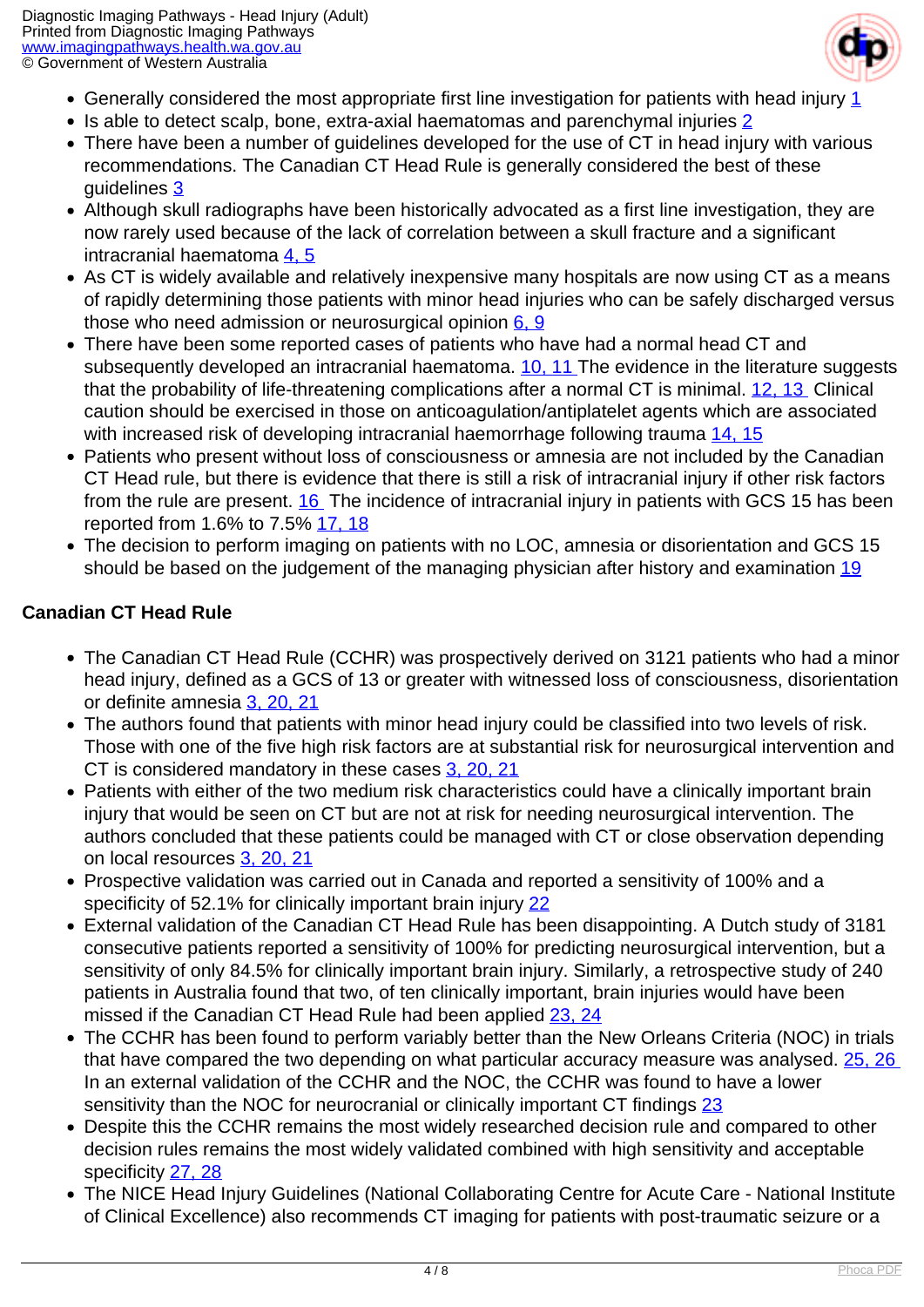

GCS of less than 13 at any time since injury [1, 29](index.php?option=com_content&view=article&id=111&tab=references)

A recent Austrian trial found that by using different parameters to that of the CCHR for the assessment of high-risk patients sustaining mild head trauma a better sensitivity was achieved 90% versus 80 %. External multi centre validation is required to assess the results of this trial better [2](index.php?option=com_content&view=article&id=111&tab=references)

### **Magnetic Resonance Imaging (MRI)**

- May be used in the subacute setting to evaluate patients with unexplained neurological deficits
- MRI is superior to CT in identifying diffuse axonal or shear injury and small intraparenchymal contusions [30, 31](index.php?option=com_content&view=article&id=111&tab=references)
- Magnetic resonance angiography may be used in some patients to assess for arterial injury or venous sinus occlusion
- Disadvantages
	- Insensitive to acute subarachnoid or parenchymal haemorrhage, and fracture compared with CT [2, 30](index.php?option=com_content&view=article&id=111&tab=references)
	- Limited role in the acute setting due to long acquisition times and difficulty in performing a scan of the critically ill patient who may require life support systems
	- Certain absolute contra- indications; e.g. pacemaker

### **References**

### **Date of literature search: December 2017 - April 2018**

References are graded from Level I to V according to the Oxford Centre for Evidence-Based Medicine, Levels of Evidence. [Download the document](http://www.cebm.net/wp-content/uploads/2014/06/CEBM-Levels-of-Evidence-2.1.pdf)

- 1. National Institute for Health and Care Excellence (UK). **National institute for health and clinical excellence: guidance. Head injury: triage, assessment, investigation and early management of head injury in children, young people and adults.** London: National Clinical Guideline Centre; 2014. Guideline. [View the reference](https://www.ncbi.nlm.nih.gov/pubmed/25340248 )
- 2. Besenski N. **Traumatic injuries: imaging of head injuries.** Eur Radiol. 2002;12(6):1237-52. (Review article). [View the reference](http://www.ncbi.nlm.nih.gov/pubmed/12042929 )
- 3. Stiell IG, Wells GA, Vandemheen K, Clement C, Lesiuk H, Laupacis A, et al. **The Canadian CT head rule for patients with minor head injury.** Lancet. 2001;357(9266):1391-6. (Level II evidence). [View the reference](http://www.ncbi.nlm.nih.gov/pubmed/11356436 )
- 4. Teasdale GM, Murray G, Anderson E, Mendelow AD, MacMillan R, Jennett B, et al. **Risks of acute traumatic intracranial haematoma in children and adults: implications for managing head injuries.** BMJ. 1990;300(6721):363-7. (Level II evidence). [View the reference](http://www.ncbi.nlm.nih.gov/pubmed/2106986 )
- 5. Alcala Minagorre PJ, Aranaz Andres J, Flores Serrano J, Asensio Garcia L, Herrero Galiana A. **Diagnostic utility of radiography in head trauma: a critical review of the literature.** Anales de pediatria (Barcelona, Spain : 2003). 2004;60(6):561-8. (Review article). [View the reference](https://www.ncbi.nlm.nih.gov/pubmed/15207169 )
- 6. Abdul Rahman YS, Al Den AS, Maull KI. **Prospective study of validity of neurologic signs in predicting positive cranial computed tomography following minor head trauma.** Prehosp Disaster Med. 2010;25(1):59-62. (Level III evidence). View the reference
- 7. Holmes JF, Baier ME, Derlet RW. **Failure of the Miller criteria to predict significant intracranial injury in patients with a Glasgow coma scale score of 14 after minor head trauma.** Acad Emerg Med. 1997;4(8):788-92. (Level II evidence). [View the reference](http://www.ncbi.nlm.nih.gov/pubmed/9262697 )
- 8. Livingston DH, Loder PA, Hunt CD. **Minimal head injury: is admission necessary?** Am Surg.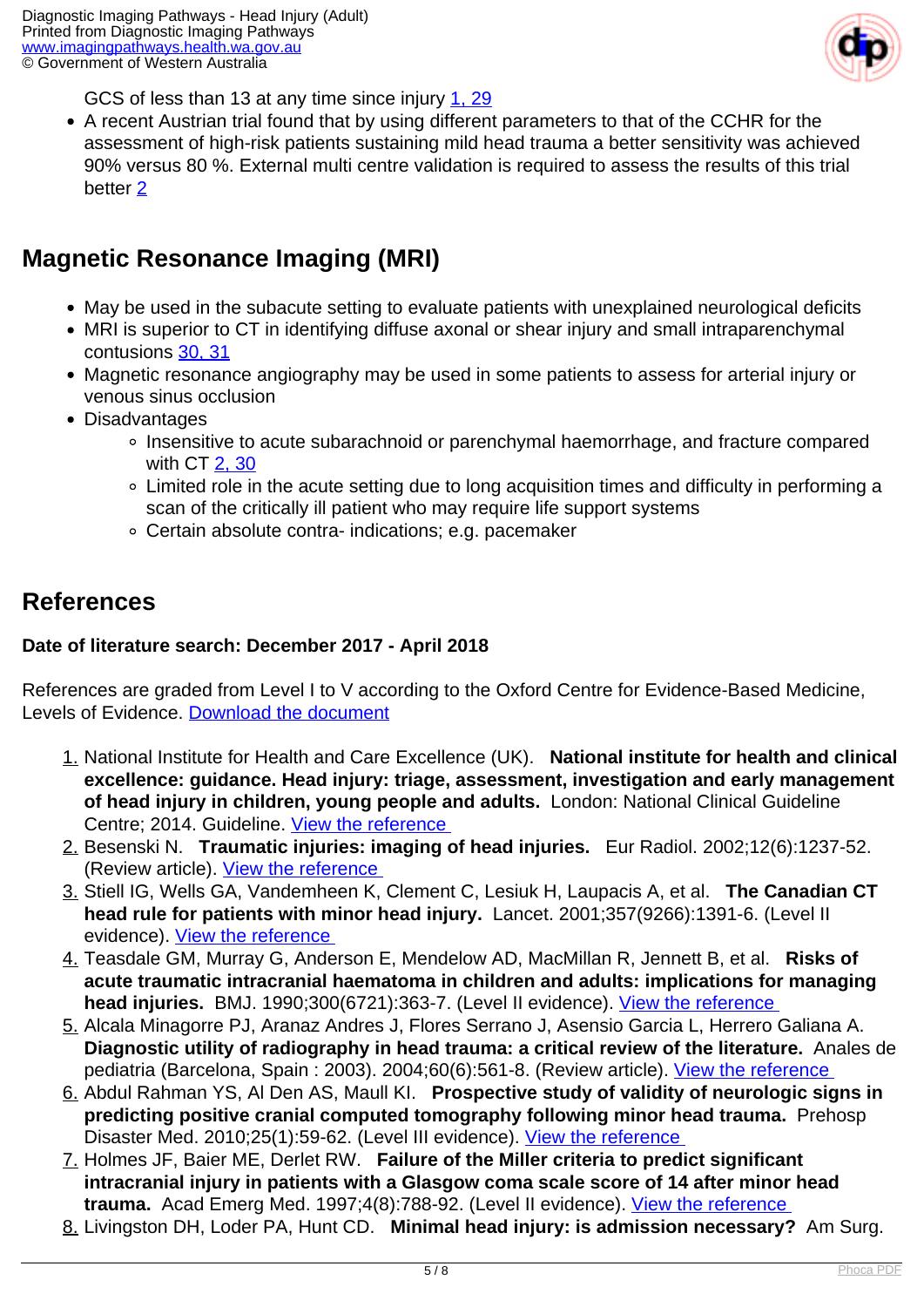

1991;57(1):14-7. (Level III evidence). [View the reference](http://www.ncbi.nlm.nih.gov/pubmed/1796791 ) 

- 9. Shackford SR, Wald SL, Ross SE, Cogbill TH, Hoyt DB, Morris JA, et al. **The clinical utility of computed tomographic scanning and neurologic examination in the management of** patients with minor head injuries. J Trauma. 1992;33(3):385-94. (Level III evidence). *View the* [reference](http://www.ncbi.nlm.nih.gov/pubmed/1404507 )
- 10. Deitch D, Kirshner HS. **Subdural hematoma after normal CT.** Neurology. 1989;39(7):985-7. (Level IV evidence). View the reference
- 11. Snoey ER, Levitt MA. **Delayed diagnosis of subdural hematoma following normal computed tomography scan.** Ann Emerg Med. 1994;23(5):1127-31. (Level IV evidence). [View the](http://www.ncbi.nlm.nih.gov/pubmed/8185112 ) [reference](http://www.ncbi.nlm.nih.gov/pubmed/8185112 )
- 12. Isokuortti H, Luoto TM, Kataja A, Brander A, Siironen J, Liimatainen S, et al. **Necessity of monitoring after negative head CT in acute head injury.** Injury. 2014:1340-4. (Level II evidence). [View the reference](http://www.ncbi.nlm.nih.gov/pubmed/24810669 )
- 13. Livingston DH, Lavery RF, Passannante MR, Skurnick JH, Baker S, Fabian TC, et al. **Emergency department discharge of patients with a negative cranial computed tomography scan after minimal head injury.** Ann Surg. 2000;232(1):126-32. (Level II evidence). [View the reference](http://www.ncbi.nlm.nih.gov/pubmed/10862205 )
- 14. Levine M, Wyler B, Lovecchio F, Roque P, Raja AS. **Risk of intracranial injury after minor head trauma in patients with pre-injury use of clopidogrel.** Am J Emerg Med. 2014;32(1):71-4. (Level III evidence). [View the reference](http://www.ncbi.nlm.nih.gov/pubmed/24119451 )
- 15. Batchelor JS, Grayson A. **A meta-analysis to determine the effect of preinjury antiplatelet agents on mortality in patients with blunt head trauma** Br J Neurosurg. 2013;27(1):12-8. (Level II evidence). [View the reference](http://www.ncbi.nlm.nih.gov/pubmed/22900511 )
- 16. Easter JS, Haukoos JS, Meehan WP, Novack V, Edlow JA. **Will neuroimaging reveal a severe intracranial injury in this adult with minor head trauma?: The rational clinical examination** systematic review. JAMA. 2015;314(24):2672-81. (Level I evidence). *View the reference*
- 17. Ono K, Wada K, Takahara T, Shirotani T. **Indications for computed tomography in patients with mild head injury.** Neurol Med Chir (Tokyo). 2007;47(7):291-7; discussion 7-8. (Level II evidence). View the reference
- 18. Smits M, Hunink MGM, Nederkoorn PJ, Dekker HM, Vos PE, Kool DR, et al. **A history of loss of consciousness or post?traumatic amnesia in minor head injury: "conditio sine qua non" or one of the risk factors?** Journal of Neurology, Neurosurgery, and Psychiatry. 2007;78(12):1359-64. (Level II evidence). [View the reference](http://www.ncbi.nlm.nih.gov/pmc/articles/PMC2095595/ )
- 19. Royal Australian and New Zealand College of Radiologists. **Adult head trauma.** 2015. (Guideline). [View the reference](https://www.ranzcr.com/documents/3812-cdr-summary-canadian-ct-head-rule/file )
- 20. Stiell IG, Lesiuk H, Wells GA, McKnight RD, Brison R, Clement C, et al. **The Canadian CT head rule study for patients with minor head injury: rationale, objectives, and methodology for phase I (derivation).** Ann Emerg Med. 2001;38(2):160-9. (Methodology article). [View the](http://www.ncbi.nlm.nih.gov/pubmed/11468612 ) [reference](http://www.ncbi.nlm.nih.gov/pubmed/11468612 )
- 21. Stiell IG, Lesiuk H, Wells GA, Coyle D, McKnight RD, Brison R, et al. **Canadian CT head rule study for patients with minor head injury: methodology for phase II (validation and economic analysis).** Ann Emerg Med. 2001;38(3):317-22. (Methodology article). [View the](http://www.ncbi.nlm.nih.gov/pubmed/11524653 ) [reference](http://www.ncbi.nlm.nih.gov/pubmed/11524653 )
- 22. Stiell IG, Clement CM, Rowe BH, Schull MJ, Brison R, Cass D, et al. **Comparison of the Canadian CT head rule and the New Orleans criteria in patients with minor head injury.**  JAMA. 2005;294(12):1511-8. (Level I evidence). View the reference
- 23. Smits M, Dippel DW, de Haan GG, Dekker HM, Vos PE, Kool DR, et al. **External validation of the Canadian CT head rule and the New Orleans Criteria for CT scanning in patients with minor head injury.** JAMA. 2005;294(12):1519-25. (Level I evidence). [View the reference](http://www.ncbi.nlm.nih.gov/pubmed/16189365 )
- 24. Rosengren D, Rothwell S, Brown AF, Chu K. **The application of North American CT scan criteria to an Australian population with minor head injury.** Emerg Med Australas. 2004;16(3):195-200. (Level IV evidence). [View the reference](http://www.ncbi.nlm.nih.gov/pubmed/15228461 )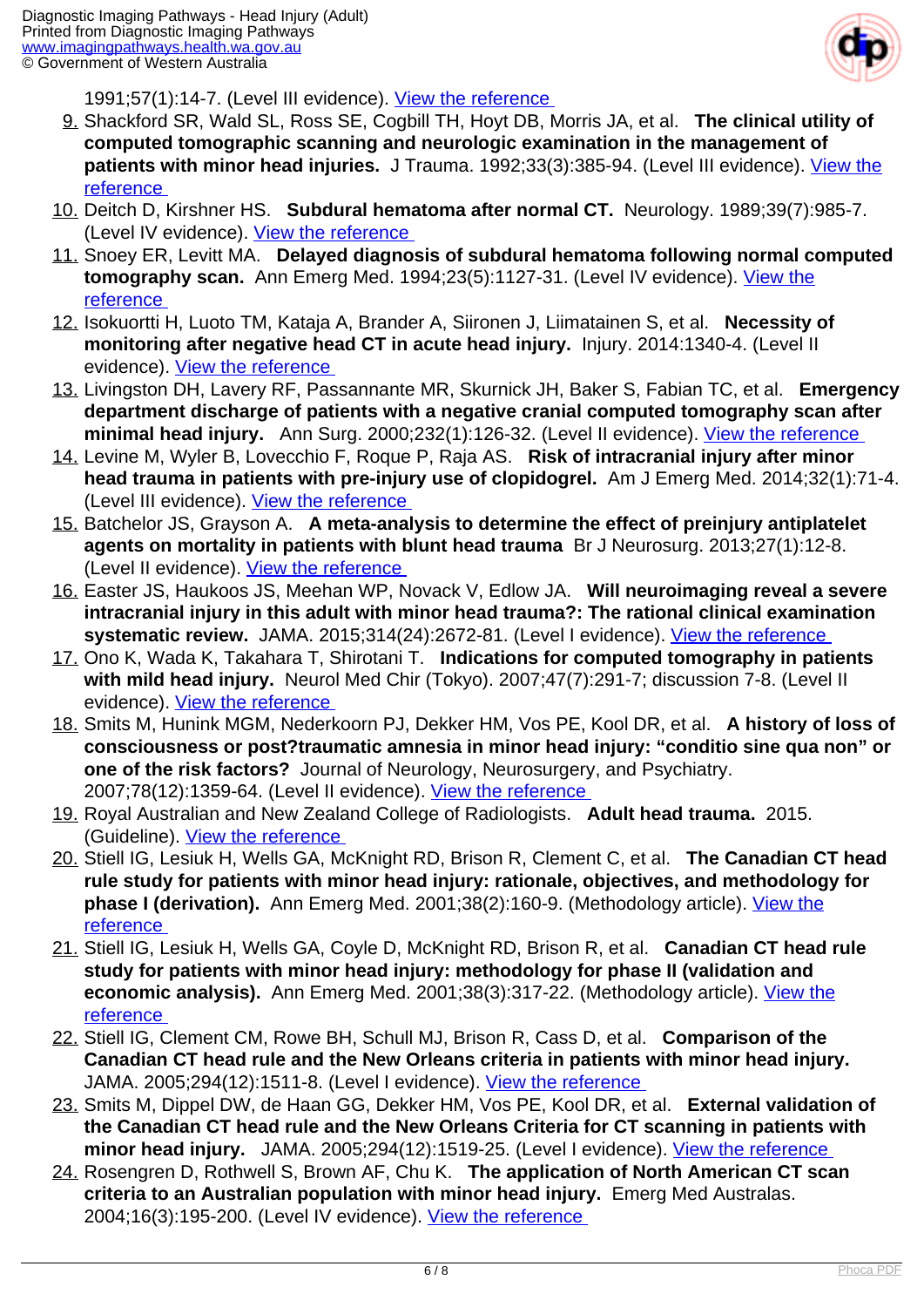

- 25. Kavalci C, Aksel G, Salt O, Yilmaz MS, Demir A, Kavalci G, et al. **Comparison of the Canadian CT head rule and the new orleans criteria in patients with minor head injury.** World J Emerg Surg. 2014;9:31. (Level III evidence). View the reference
- 26. Papa L, Stiell IG, Clement CM, Pawlowicz A, Wolfram A, Braga C, et al. **Performance of the Canadian CT head rule and the New Orleans criteria for predicting any traumatic intracranial injury on computed tomography in a United States level I trauma center.** Acad Emerg Med. 2012;19(1):2-10. (Level III evidence). [View the reference](http://www.ncbi.nlm.nih.gov/pubmed/22251188 )
- 27. Harnan SE, Pickering A, Pandor A, Goodacre SW. **Clinical decision rules for adults with minor head injury: a systematic review.** J Trauma. 2011;71(1):245-51. (Level I evidence). *View the* [reference](http://www.ncbi.nlm.nih.gov/pubmed/21818031 )
- 28. Pandor A, Goodacre S, Harnan S, Holmes M, Pickering A, Fitzgerald P, et al. **Diagnostic management strategies for adults and children with minor head injury: a systematic review and an economic evaluation.** Health Technol Assess. 2011;15(27):1-202. (Level I evidence). [View the reference](http://www.ncbi.nlm.nih.gov/pubmed/21806873 )
- 29. Bruce DA. **Imaging after head trauma: why, when and which.** Childs Nerv Syst. 2000;16(10-11):755-9. (Review article). [View the reference](https://www.ncbi.nlm.nih.gov/pubmed/11151728 )
- 30. Orrison WW, Gentry LR, Stimac GK, Tarrel RM, Espinosa MC, Cobb LC. **Blinded comparison of cranial CT and MR in closed head injury evaluation.** AJNR Am J Neuroradiol. 1994;15(2):351-6. (Level II evidence). [View the reference](http://www.ncbi.nlm.nih.gov/pubmed/8192085 )
- 31. Mittl RL, Grossman RI, Hiehle JF, Hurst RW, Kauder DR, Gennarelli TA, et al. **Prevalence of MR evidence of diffuse axonal injury in patients with mild head injury and normal head CT findings.** AJNR Am J Neuroradiol. 1994;15(8):1583-9. (Level III evidence). [View the reference](http://www.ncbi.nlm.nih.gov/pubmed/7985582 )

| <b>Information from this website</b>       | <b>Information from the Royal</b><br><b>Australian and New Zealand</b><br><b>College of Radiologists' website</b> |
|--------------------------------------------|-------------------------------------------------------------------------------------------------------------------|
|                                            |                                                                                                                   |
| <b>Consent to Procedure or Treatment</b>   | <b>Computed Tomography (CT)</b>                                                                                   |
| <b>Radiation Risks of X-rays and Scans</b> | <b>Magnetic Resonance Imaging (MRI)</b>                                                                           |
| <b>Computed Tomography (CT)</b>            | <b>Radiation Risk of Medical Imaging During</b>                                                                   |
| <b>Magnetic Resonance Imaging (MRI)</b>    | <b>Pregnancy</b>                                                                                                  |
|                                            | <b>Radiation Risk of Medical Imaging for</b><br><b>Adults and Children</b>                                        |
|                                            |                                                                                                                   |

### **Information for Consumers**

### **Copyright**

© Copyright 2018, Department of Health Western Australia. All Rights Reserved. This web site and its content has been prepared by The Department of Health, Western Australia. The information contained on this web site is protected by copyright.